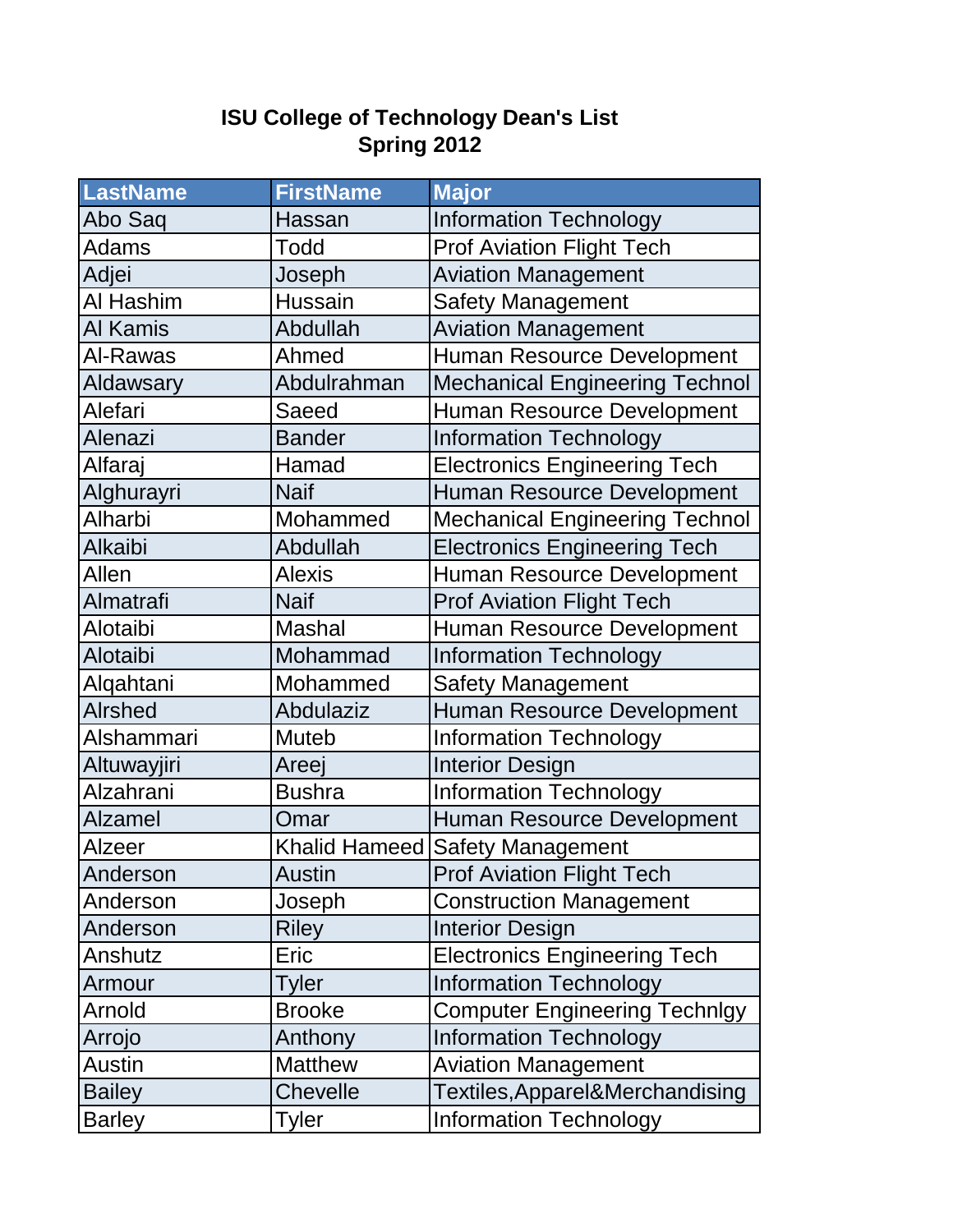| <b>Beckwith</b>   | <b>Seth</b>    | <b>Mechanical Engineering Technol</b> |
|-------------------|----------------|---------------------------------------|
| <b>Beecroft</b>   | Rhonda         | <b>Information Technology</b>         |
| <b>Boggs</b>      | Wesley         | Human Resource Development            |
| <b>Bogle</b>      | <b>Brennen</b> | <b>Technology Management</b>          |
| <b>Bowen</b>      | Joshua         | <b>Mechanical Engineering Technol</b> |
| <b>Boyer</b>      | Colby          | <b>Construction Management</b>        |
| <b>Brier</b>      | <b>Jeffrey</b> | <b>Mechanical Engineering Technol</b> |
| <b>Brondos</b>    | Jason          | <b>Mechanical Engineering Technol</b> |
| <b>Brown</b>      | Kay            | <b>Prof Aviation Flight Tech</b>      |
| <b>Bryant</b>     | Spencer        | <b>Prof Aviation Flight Tech</b>      |
| <b>Burdette</b>   | Chloe          | Textiles, Apparel&Merchandising       |
| <b>Butler</b>     | <b>Taylor</b>  | <b>Aviation Management</b>            |
| Campbell          | <b>James</b>   | <b>Information Technology</b>         |
| Chao              | Kelvin U Hin   | <b>Construction Management</b>        |
| <b>Chichester</b> | Joshua         | <b>Construction Management</b>        |
| Claussen          | Cameron        | <b>Construction Management</b>        |
| Clendenen         | <b>Michael</b> | <b>Mechanical Engineering Technol</b> |
| <b>Collins</b>    | Tyler          | <b>Prof Aviation Flight Tech</b>      |
| <b>Combs</b>      | Zachary        | <b>Information Technology</b>         |
| Connelly          | MacKenzie      | Textiles, Apparel&Merchandising       |
| Cooper            | <b>Brooke</b>  | Human Resource Development            |
| Culley            | <b>Matthew</b> | <b>Aviation Management</b>            |
| Daugherty         | Ryan           | <b>Construction Management</b>        |
| <b>Davis</b>      | <b>Charles</b> | <b>Construction Management</b>        |
| <b>DeSantis</b>   | <b>Mary</b>    | Human Resource Development            |
| Dean              | <b>Tanner</b>  | <b>Packaging Engineering Tech</b>     |
| <b>Doss</b>       | <b>Melissa</b> | Human Resource Development            |
| Dugan             | <b>Justin</b>  | <b>Safety Management</b>              |
| <b>Dye</b>        | <b>Melissa</b> | Human Resource Development            |
| Dye               | Robert         | <b>Mechanical Engineering Technol</b> |
| <b>Edwards</b>    | <b>Desiree</b> | Human Resource Development            |
| Eldridge          | <b>Andrick</b> | <b>Computer Engineering Technlgy</b>  |
| Ernst             | Colin          | <b>Information Technology</b>         |
| Ervin             | <b>Nicole</b>  | <b>Prof Aviation Flight Tech</b>      |
| Erwin             | Cale           | <b>Information Technology</b>         |
| Erwin             | <b>Tucker</b>  | <b>Mechanical Engineering Technol</b> |
|                   | <b>Mathew</b>  | <b>Prof Aviation Flight Tech</b>      |
| Ewing             |                |                                       |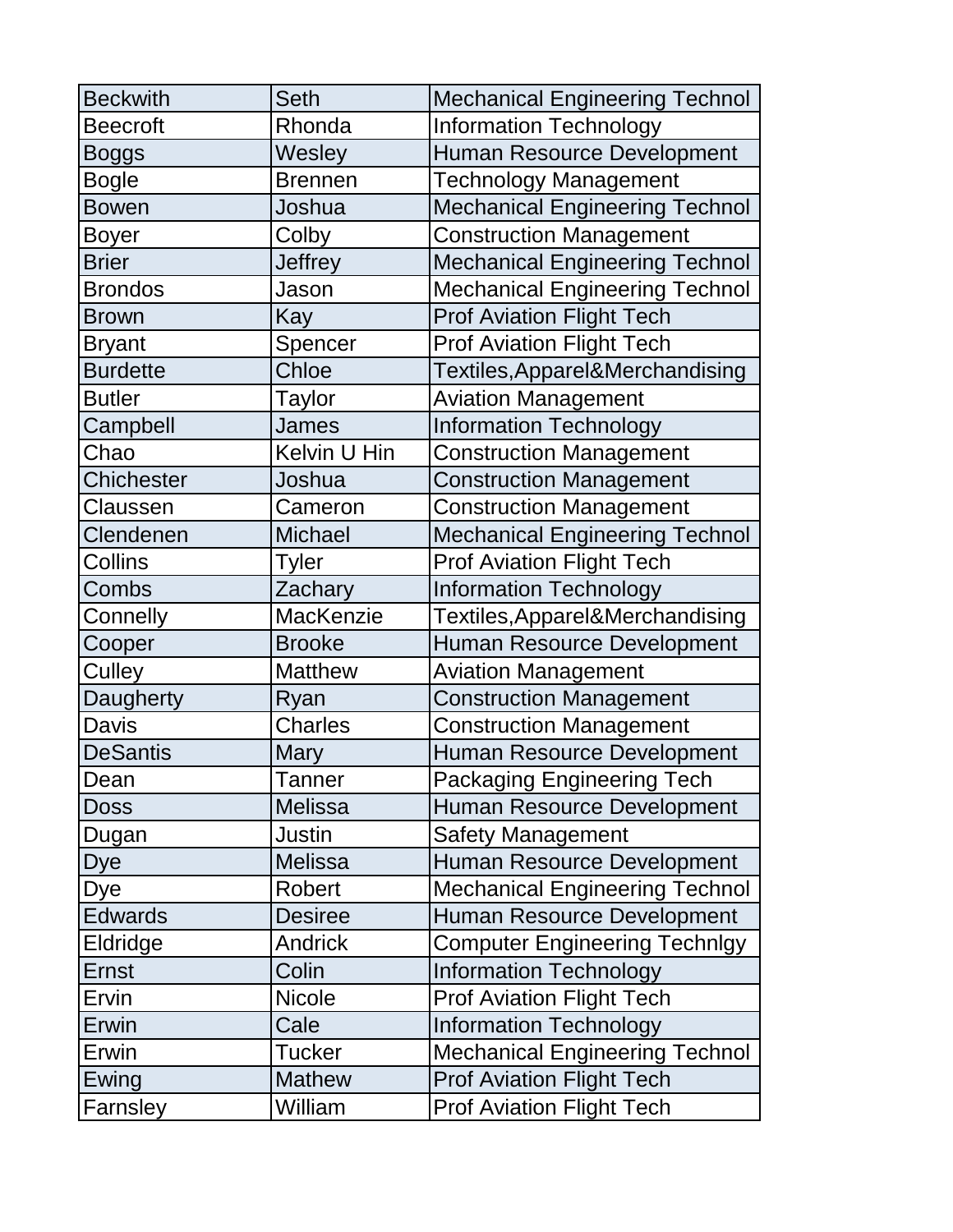| Farrar           | <b>Nicholas</b> | <b>Automotive Engineering Tech</b>    |
|------------------|-----------------|---------------------------------------|
| Fennell          | Allen           | <b>Industrial Supervision</b>         |
| <b>Fisher</b>    | <b>Brandon</b>  | <b>Mechanical Engineering Technol</b> |
| <b>Fleck</b>     | David           | <b>Prof Aviation Flight Tech</b>      |
| Gao              | Jiawei          | <b>Computer Engineering Technlgy</b>  |
| Gardner          | <b>Kristina</b> | Human Resource Development            |
| Gaunt            | <b>Matthew</b>  | <b>Mechanical Engineering Technol</b> |
| Giesler          | Kyle            | <b>Construction Management</b>        |
| Gillman          | Nehemiah        | <b>Computer Engineering Technlgy</b>  |
| Gomez            | Juan            | <b>Mechanical Engineering Technol</b> |
| Goodrum-Mitchell | Heavenly        | <b>Computer Engineering Technlgy</b>  |
| Gordon           | Joshua          | <b>Prof Aviation Flight Tech</b>      |
| Graham           | <b>Brittany</b> | <b>Human Resource Development</b>     |
| Grass            | Jacob           | <b>Mechanical Engineering Technol</b> |
| Gregorash        | Kaitlyn         | <b>Interior Design</b>                |
| <b>Haddad Iv</b> | Joseph          | <b>Prof Aviation Flight Tech</b>      |
| Hahn             | Corey           | <b>Construction Management</b>        |
| Hammill          | Lisa            | <b>Information Technology</b>         |
| Hand             | <b>Schuyler</b> | <b>Construction Management</b>        |
| Hanner           | Adam            | <b>Safety Management</b>              |
| Hart             | Justin          | <b>Mechanical Engineering Technol</b> |
| Hauger           | Caitlin         | Textiles, Apparel&Merchandising       |
| <b>Hawkins</b>   | Kendall         | <b>Safety Management</b>              |
| Heim             | John            | <b>Prof Aviation Flight Tech</b>      |
| <b>Heine</b>     | <b>Jared</b>    | <b>Prof Aviation Flight Tech</b>      |
| Helming          | <b>Kristin</b>  | Human Resource Development            |
| Helwig           | <b>Dustin</b>   | <b>Prof Aviation Flight Tech</b>      |
| Henriquez        | Oscar           | <b>Computer Engineering Technlgy</b>  |
| <b>Hickey</b>    | <b>Brooke</b>   | Human Resource Development            |
| Higdon           | Jami            | <b>Prof Aviation Flight Tech</b>      |
| <b>Hill</b>      | <b>Austin</b>   | <b>Prof Aviation Flight Tech</b>      |
| <b>Hill</b>      | Clinton         | <b>Prof Aviation Flight Tech</b>      |
| Hockel           | <b>Kristine</b> | Human Resource Development            |
| Hopf             | <b>Blake</b>    | <b>Advanced Mfg Management</b>        |
| <b>Hosier</b>    | Dayne           | <b>Automotive Engineering Tech</b>    |
| Howe             | Jacob           | <b>Prof Aviation Flight Tech</b>      |
| Huber            | Moriah          | <b>Information Technology</b>         |
|                  |                 |                                       |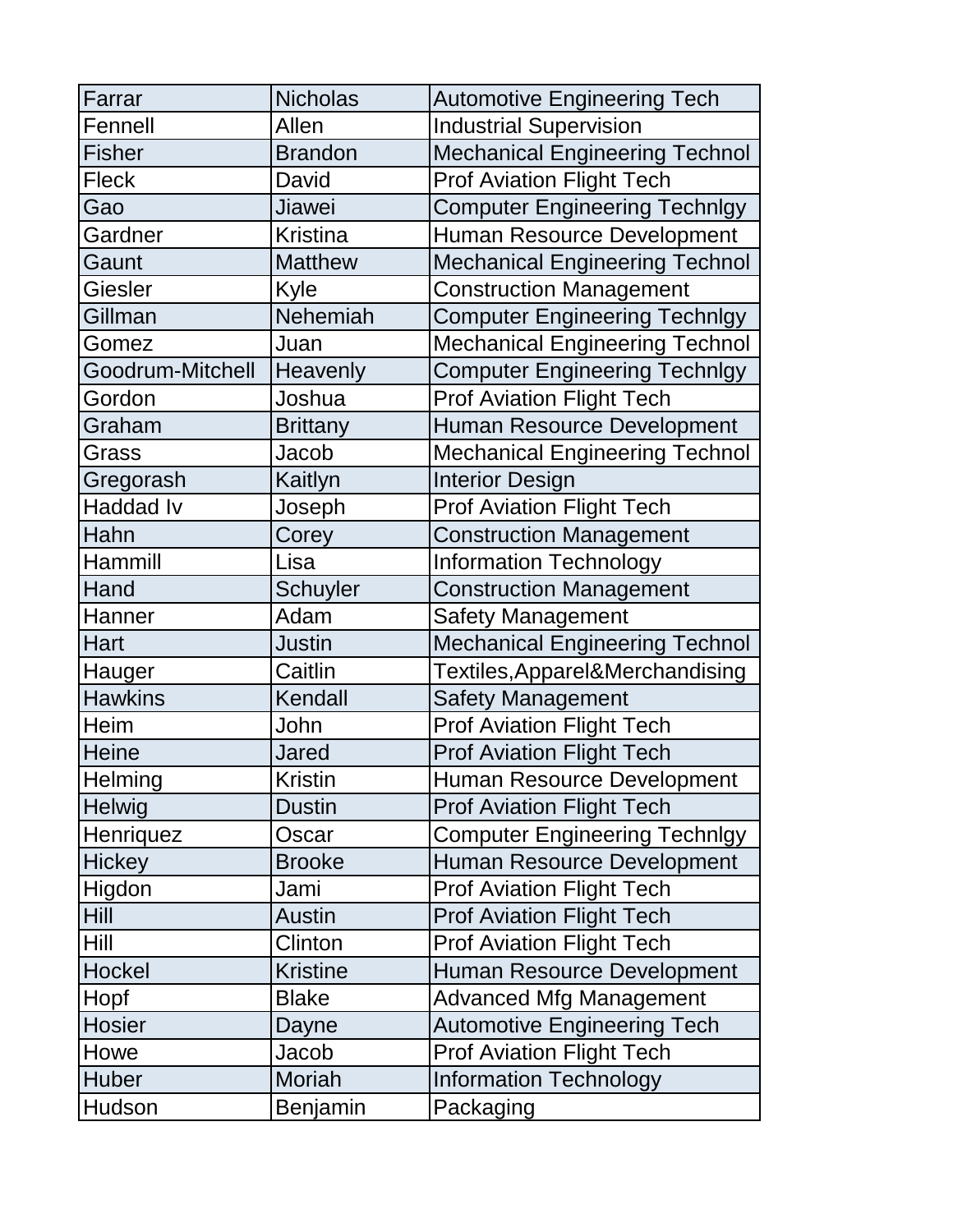| <b>Hughes</b>   | John           | <b>Mechanical Engineering Technol</b>    |
|-----------------|----------------|------------------------------------------|
| Huskey          | <b>Matthew</b> | <b>Aviation Management</b>               |
| <b>Jeffries</b> | <b>Patrick</b> | <b>Automat&amp;Control Engineer Tech</b> |
| <b>Jenkins</b>  | Curry          | <b>Aviation Management</b>               |
| Jiang           | <b>Kaile</b>   | <b>Computer Engineering Technlgy</b>     |
| Johnson         | Kim            | <b>Interior Design</b>                   |
| Jordan          | <b>Bradley</b> | <b>Prof Aviation Flight Tech</b>         |
| <b>Kays</b>     | Jason          | <b>Electronics Engineering Tech</b>      |
| Keene           | <b>Charles</b> | <b>Aviation Management</b>               |
| Kelley          | Sara           | Human Resource Development               |
| Killie          | Joseph         | <b>Aviation Management</b>               |
| Kimble          | William        | <b>Electronics Engineering Tech</b>      |
| King            | Cody           | <b>Information Technology</b>            |
| Kinnett         | <b>Seth</b>    | <b>Safety Management</b>                 |
| <b>Kizer</b>    | Jerod          | <b>Mechanical Engineering Technol</b>    |
| Knoblett        | Caleb          | <b>Information Technology</b>            |
| Kortz           | <b>Bethany</b> | <b>Human Resource Development</b>        |
| Kowalsky        | Jeremy         | <b>Mechanical Engineering Technol</b>    |
| <b>Kreps</b>    | Stephanie      | <b>Interior Design</b>                   |
| LaFon           | James          | <b>Prof Aviation Flight Tech</b>         |
| LaMaster        | Andrew         | <b>Prof Aviation Flight Tech</b>         |
| Lahee           | Zachariah      | <b>Computer Engineering Technlgy</b>     |
| Lane            | Leonard        | <b>Human Resource Development</b>        |
| Lee             | Jae Beom       | <b>Prof Aviation Flight Tech</b>         |
| Liston          | Ryan           | <b>Information Technology</b>            |
| Livers          | Melissa        | <b>Aviation Management</b>               |
| Majeedah        | <b>Khaled</b>  | <b>Information Technology</b>            |
| <b>Malooley</b> | Eli            | <b>Information Technology</b>            |
| <b>Mattox</b>   | Deja           | Textiles, Apparel&Merchandising          |
| May             | Michael        | <b>Construction Management</b>           |
| <b>McFarren</b> | Jessica        | <b>Packaging Engineering Tech</b>        |
| <b>McFaul</b>   | Ellen          | <b>Safety Management</b>                 |
| <b>McKamey</b>  | Joseph         | <b>Electronics Engineering Tech</b>      |
| <b>McNabb</b>   | <b>Scott</b>   | <b>Computer Engineering Technlgy</b>     |
| <b>Mershon</b>  | Wesley         | <b>Automat&amp;Control Engineer Tech</b> |
| Miller          | Kimberly       | <b>Prof Aviation Flight Tech</b>         |
| <b>Monds</b>    | <b>Jerald</b>  | <b>Computer Engineering Technlgy</b>     |
| Moore           | Raphael        | <b>Computer Engineering Technlgy</b>     |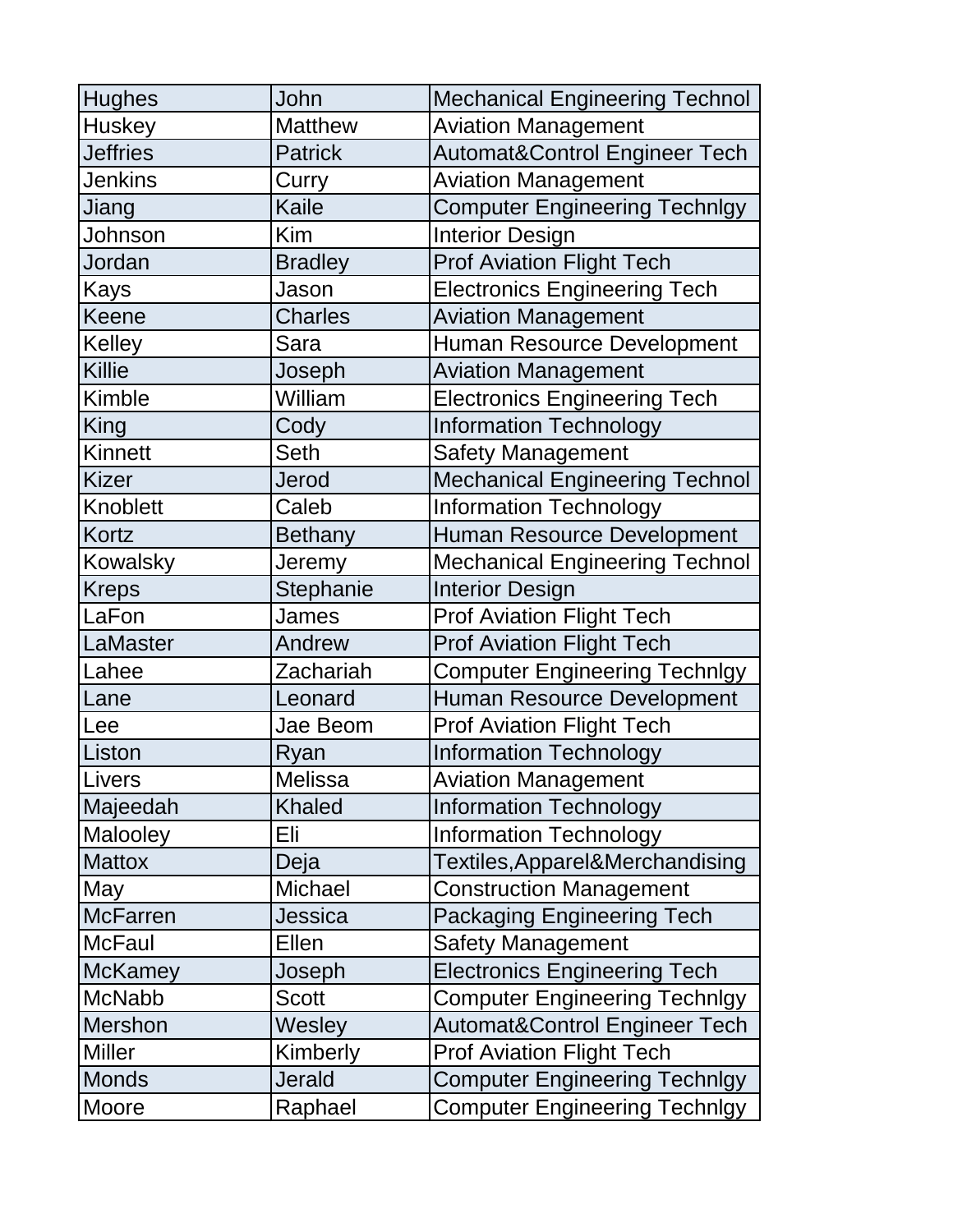| Morgan           | Manning          | <b>Prof Aviation Flight Tech</b>         |
|------------------|------------------|------------------------------------------|
| Mowery           | <b>Travis</b>    | <b>Prof Aviation Flight Tech</b>         |
| Neidermeier      | <b>Nicholas</b>  | <b>Safety Management</b>                 |
| Neuenschwander   | Amber            | <b>Interior Design</b>                   |
| <b>Nevins</b>    | Kenneth          | <b>Automat&amp;Control Engineer Tech</b> |
| <b>Newlin</b>    | Suron            | <b>Construction Management</b>           |
| Nicolosi         | Daniel           | <b>Prof Aviation Flight Tech</b>         |
| <b>Noble</b>     | Kelsey           | <b>Construction Management</b>           |
| <b>Noel</b>      | <b>Charles</b>   | <b>Information Technology</b>            |
| O'Lone           | Kyle             | <b>Prof Aviation Flight Tech</b>         |
| Oplinus          | Jason            | <b>Technology Management</b>             |
| Patterson        | <b>Ethan</b>     | <b>Prof Aviation Flight Tech</b>         |
| <b>Paulose</b>   | Ann              | <b>Aviation Management</b>               |
| Payne            | Timothy          | <b>Prof Aviation Flight Tech</b>         |
| <b>Percifull</b> | <b>Austin</b>    | <b>Electronics Engineering Tech</b>      |
| <b>Perkins</b>   | Chuck            | Human Resource Development               |
| <b>Peters</b>    | <b>Christian</b> | <b>Construction Management</b>           |
| <b>Phillips</b>  | Kevin            | <b>Information Technology</b>            |
| <b>Pigg</b>      | Cale             | <b>Information Technology</b>            |
| <b>Pilalis</b>   | Alexander        | <b>Information Technology</b>            |
| Ponziano         | <b>Michael</b>   | <b>Prof Aviation Flight Tech</b>         |
| Popp             | Caleb            | <b>Aviation Management</b>               |
| Prosser          | Kraig            | <b>Mechanical Engineering Technol</b>    |
| Real             | James            | <b>Construction Management</b>           |
| <b>Rehs</b>      | Cory             | <b>Information Technology</b>            |
| <b>Reilly</b>    | Katelynne        | <b>Automotive Engineering Tech</b>       |
| Renzo            | <b>Jack</b>      | <b>Prof Aviation Flight Tech</b>         |
| <b>Retseck</b>   | Halcyon          | Textiles, Apparel&Merchandising          |
| <b>Rice</b>      | Lauren           | Textiles, Apparel&Merchandising          |
| <b>Richart</b>   | Adam             | <b>Mechanical Engineering Technol</b>    |
| <b>Riley</b>     | Cory             | <b>Safety Management</b>                 |
| Robinaugh        | <b>Haley</b>     | <b>Interior Design</b>                   |
| Robinson         | James            | <b>Electronics Technology</b>            |
| Ross             | Austin           | <b>Information Technology</b>            |
| <b>Sabelhaus</b> | Justin           | <b>Prof Aviation Flight Tech</b>         |
| Schnabel         | <b>Nick</b>      | <b>Computer Engineering Technlgy</b>     |
| <b>Schultz</b>   | Kaitlyn          | Human Resource Development               |
| <b>Secrest</b>   | Ray              | <b>Construction Management</b>           |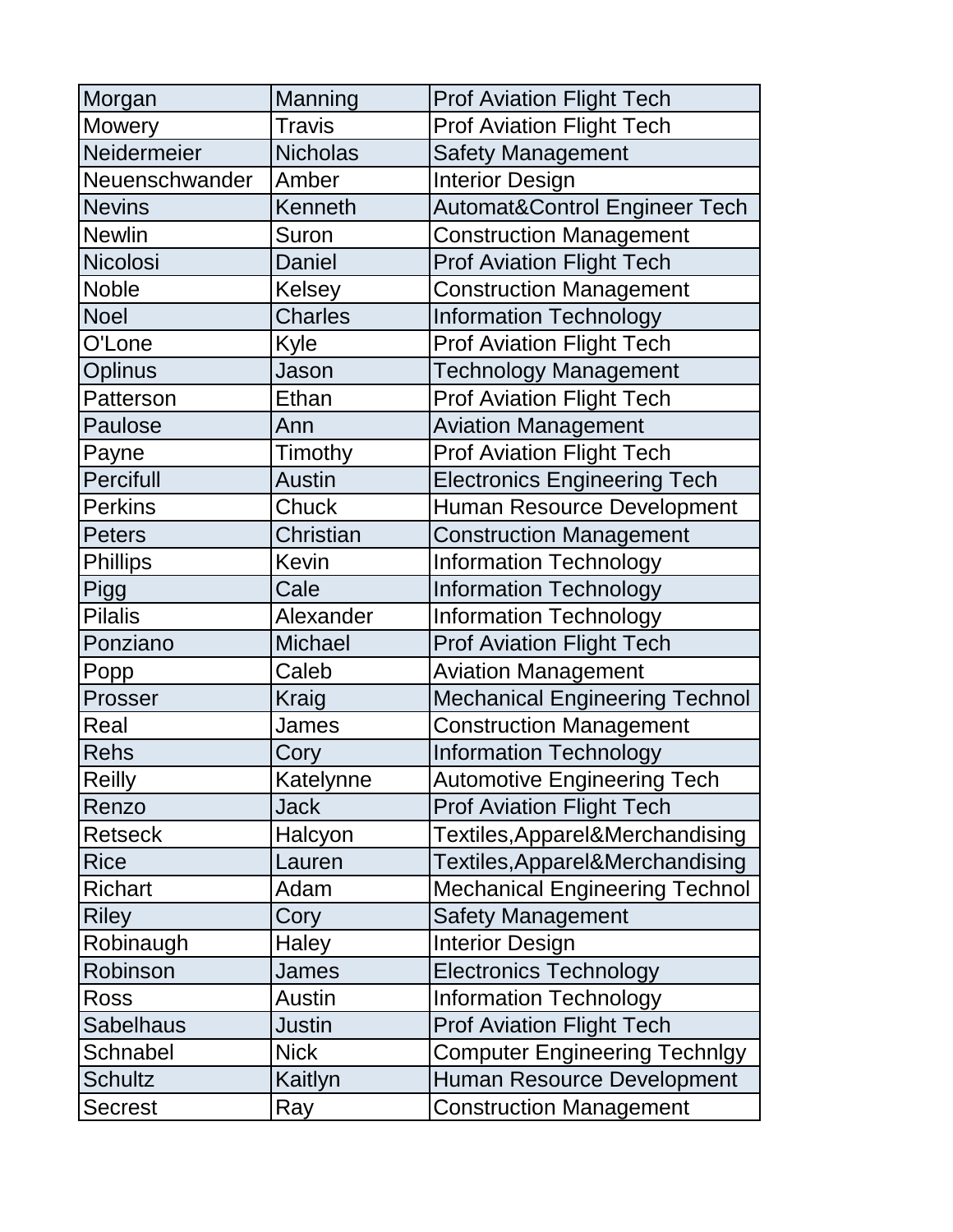| Sepulvado        | <b>Jimmie</b>  | <b>Construction Management</b>           |
|------------------|----------------|------------------------------------------|
| Shaw             | Terry          | <b>Automat&amp;Control Engineer Tech</b> |
| Shulman          | <b>Kelly</b>   | <b>Interior Design</b>                   |
| <b>Sinders</b>   | Sean           | <b>Computer Engineering Technlgy</b>     |
| Smith            | Aaron          | <b>Aviation Management</b>               |
| <b>Smith</b>     | Josh           | <b>Prof Aviation Flight Tech</b>         |
| Smith            | Megan          | Textiles, Apparel&Merchandising          |
| <b>Smith</b>     | Rebecca        | <b>Interior Design</b>                   |
| Sorensen         | John           | <b>Construction Management</b>           |
| Sprinkle         | Tina           | <b>Human Resource Development</b>        |
| Stamper          | Justin         | <b>Aviation Management</b>               |
| <b>Starr</b>     | Daniel         | <b>Construction Management</b>           |
| <b>Steele</b>    | Aaron          | <b>Prof Aviation Flight Tech</b>         |
| <b>Stefancik</b> | John           | <b>Safety Management</b>                 |
| <b>Stepp</b>     | Christopher    | <b>Construction Management</b>           |
| <b>Stetter</b>   | Sarah          | <b>Interior Design</b>                   |
| <b>Steward</b>   | <b>Matthew</b> | <b>Prof Aviation Flight Tech</b>         |
| <b>Stovall</b>   | Timothy        | <b>Information Technology</b>            |
| <b>Stull</b>     | Andrew         | <b>Construction Management</b>           |
| <b>Stuthers</b>  | Gerald         | <b>Information Technology</b>            |
| <b>Sweat</b>     | John           | <b>Information Technology</b>            |
| Taylor           | Clayton        | <b>Automat&amp;Control Engineer Tech</b> |
| Thompson         | Christopher    | <b>Information Technology</b>            |
| <b>Thoms</b>     | Evan           | <b>Aviation Management</b>               |
| <b>Tiefel</b>    | Clayton        | <b>Mechanical Engineering Technol</b>    |
| <b>Tipton</b>    | Calvin         | <b>Construction Management</b>           |
| Toombs           | <b>Robert</b>  | <b>Safety Management</b>                 |
| <b>Triscik</b>   | Cody           | <b>Mechanical Engineering Technol</b>    |
| Wagler           | Ryan           | <b>Information Technology</b>            |
| Waldroup         | <b>Matthew</b> | <b>Automat&amp;Control Engineer Tech</b> |
| Weldon           | William        | <b>Prof Aviation Flight Tech</b>         |
| Wever            | <b>Brady</b>   | <b>Construction Management</b>           |
| Wilkerson        | <b>Benita</b>  | <b>Packaging Engineering Tech</b>        |
| Wilkinson        | Ethan          | <b>Packaging Engineering Tech</b>        |
| Wilkinson        | <b>Mark</b>    | <b>Information Technology</b>            |
| <b>Williams</b>  | Nathan         | <b>Construction Management</b>           |
| Wilson           | Elizabeth      | <b>Aviation Management</b>               |
| Wilson           | Shannon        | <b>Human Resource Development</b>        |